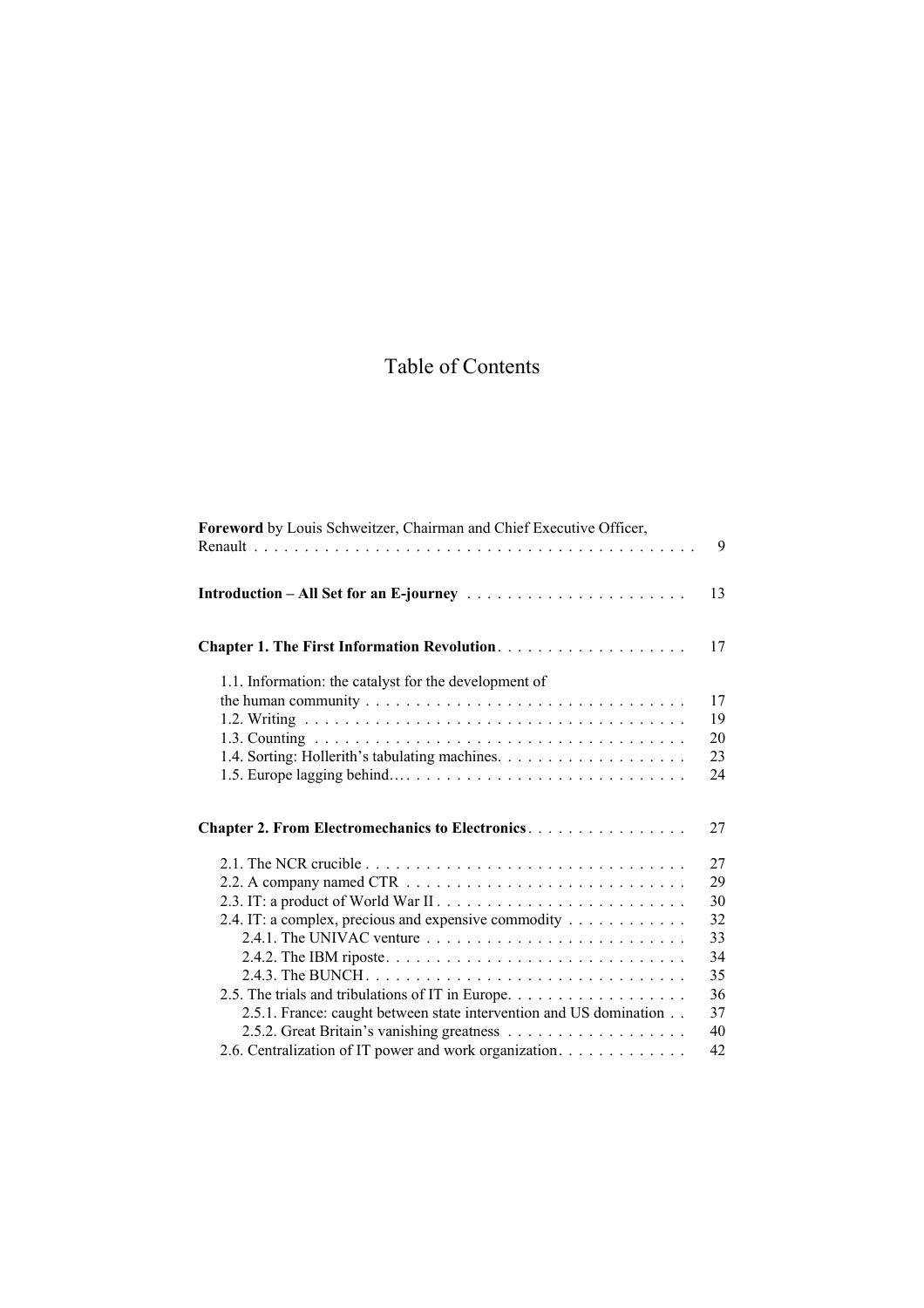|                                                                                         | 47       |
|-----------------------------------------------------------------------------------------|----------|
|                                                                                         | 47       |
|                                                                                         | 49       |
|                                                                                         | 50       |
| 3.2.2. Sources of inspiration $\ldots \ldots \ldots \ldots \ldots \ldots \ldots \ldots$ | 53       |
|                                                                                         | 53       |
|                                                                                         | 54       |
|                                                                                         | 56       |
|                                                                                         | 56       |
|                                                                                         | 57       |
| 3.2.3.3. The birth of Bill Gates and Microsoft.                                         | 58       |
|                                                                                         | 58       |
|                                                                                         | 59       |
| 3.2.5. Scientific instrumentation through servers: the story of HP                      | 60       |
|                                                                                         | 61       |
|                                                                                         | 62       |
|                                                                                         | 65       |
| Chapter 4. Light and Shade in the Digital World                                         | 69       |
|                                                                                         | 69       |
|                                                                                         | 69       |
| 4.1.1.1. Honor to whom honor is due $\ldots \ldots \ldots \ldots \ldots \ldots$         | 70       |
|                                                                                         | 71       |
|                                                                                         | 72       |
|                                                                                         | 74       |
|                                                                                         | 75       |
|                                                                                         | 77       |
| 4.1.6. The inescapable consultants and service providers                                | 78       |
|                                                                                         | 80       |
|                                                                                         | 80<br>81 |
|                                                                                         | 82       |
|                                                                                         | 83       |
| 4.3. The engines powering progress in the digital era                                   | 84       |
|                                                                                         | 85       |
|                                                                                         | 87       |
|                                                                                         | 88       |
|                                                                                         | 89       |
|                                                                                         | 89       |
|                                                                                         | 89       |
|                                                                                         |          |
|                                                                                         | 89       |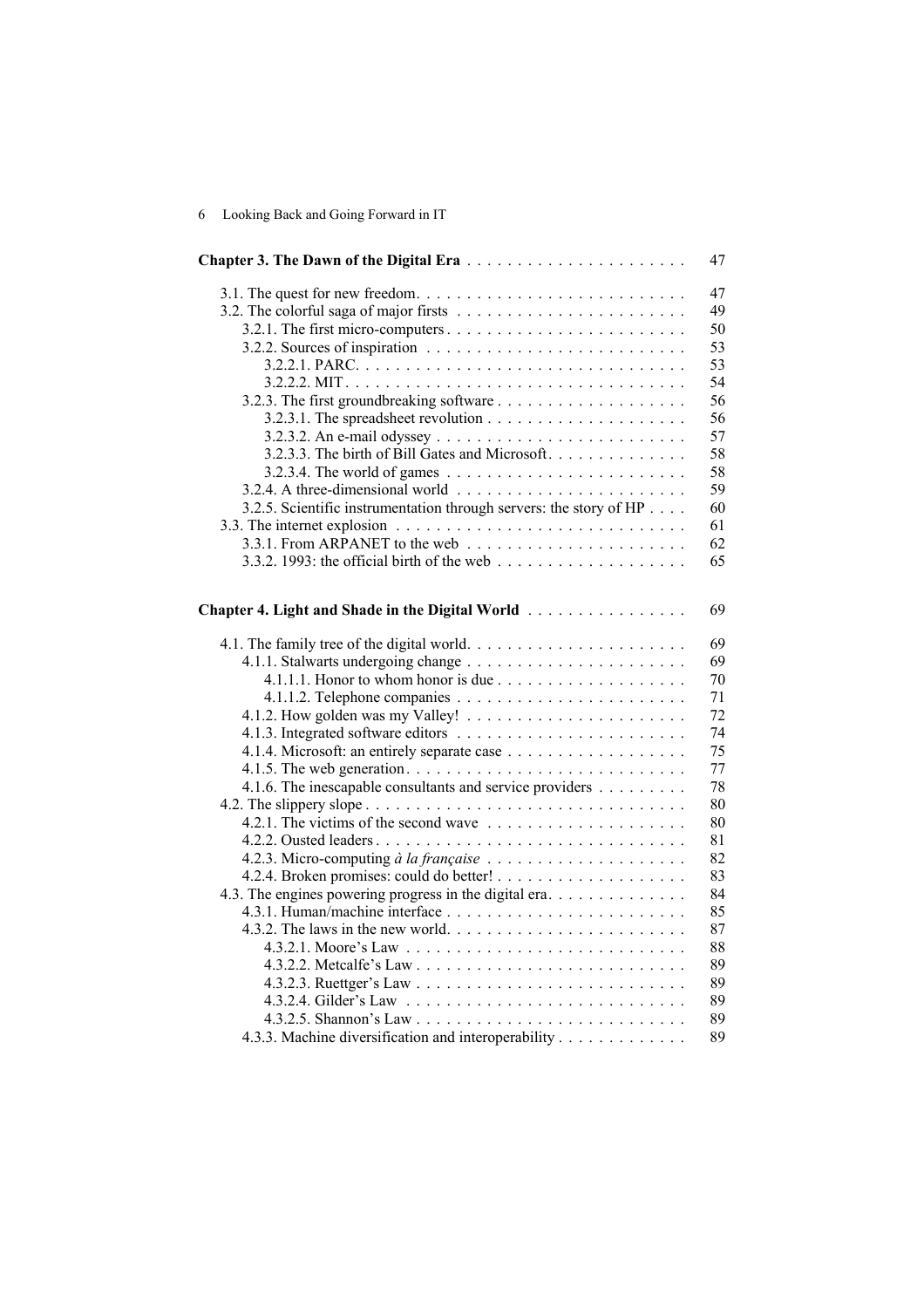| Chapter 5. The Promise and Reality of New Technology.         | 91 |
|---------------------------------------------------------------|----|
|                                                               | 91 |
|                                                               | 92 |
| 5.2.1. IT and economic savings: can the case be closed?       | 93 |
|                                                               | 95 |
|                                                               | 97 |
|                                                               |    |
| 5.4. Telecommunications in the eye of the storm 105           |    |
| 5.5. Shifting boundaries and extended companies. 108          |    |
|                                                               |    |
|                                                               |    |
|                                                               |    |
|                                                               |    |
|                                                               |    |
|                                                               |    |
| 6.1. Reduce the shortfall between promises and reality. 121   |    |
| 6.2. Shedding light on IT and information systems 124         |    |
|                                                               |    |
|                                                               |    |
|                                                               |    |
|                                                               |    |
| 6.4.3. Reversibility and independence vis-à-vis suppliers 128 |    |
|                                                               |    |
|                                                               |    |
|                                                               |    |
|                                                               |    |
|                                                               |    |
| 6.7.2. Monitoring maintenance programs and new projects 141   |    |
| 6.8. To do it oneself or ask someone else to do it? 141       |    |
|                                                               |    |
|                                                               |    |
|                                                               |    |
|                                                               |    |
| 6.8.2.2. The informed decision not to purchase 145            |    |
|                                                               |    |